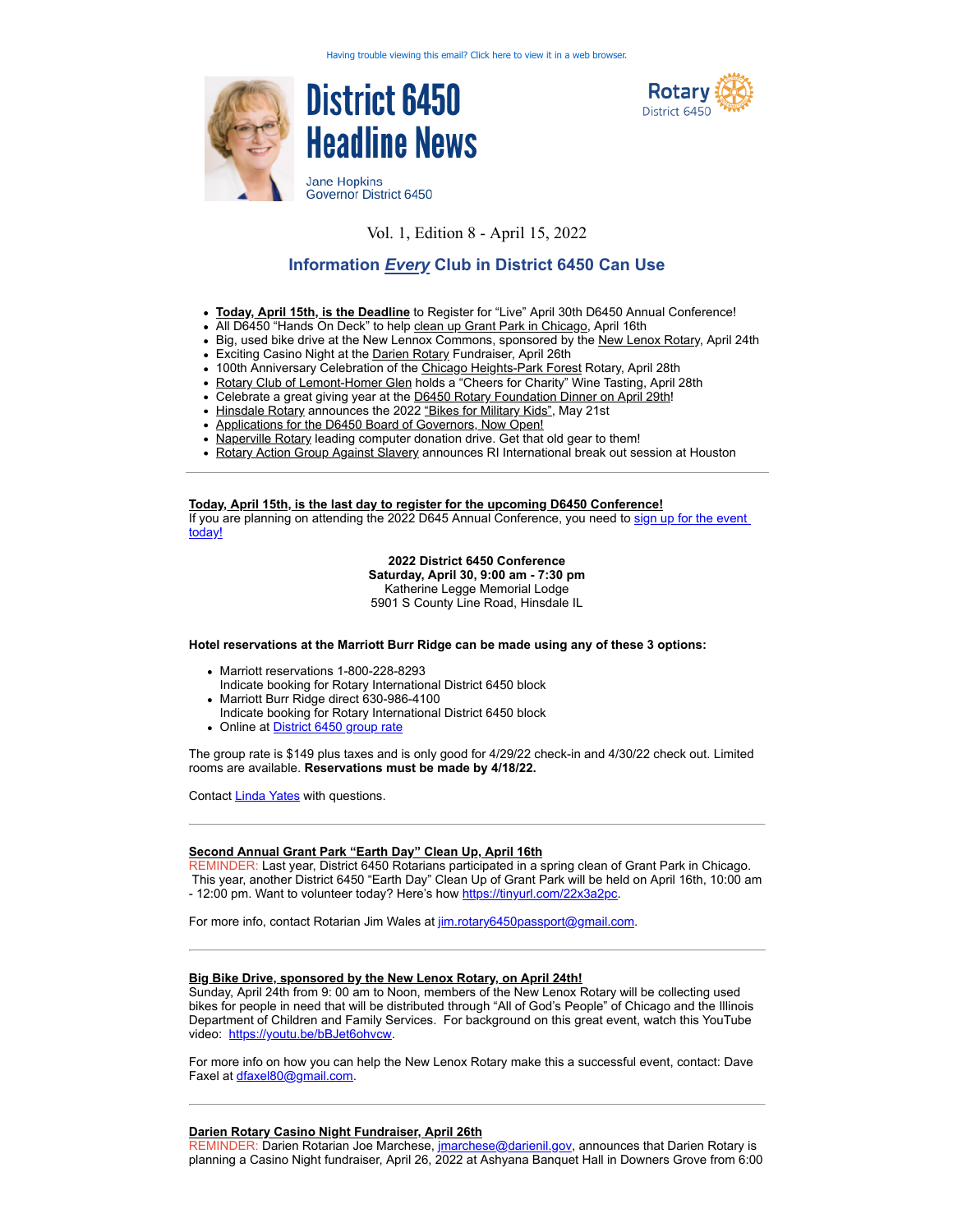**Chicago Heights-Park Forest Rotary 100th Anniversary Celebration and Gala, April 28th** REMINDER: Chicago Heights-Park Forest Rotary 100th Anniversary Celebration and Gala will take place April 28, 2022 at the Olympia Fields Country Club. Register at rotaryclubchpf@comcast.net.

For more information contact [terriwinfree29@gmail.com](mailto:terriwinfree29@gmail.com).

#### **The Rotary Club of Lemon-Homer Glen,"Cheers for Charity", on April 28th**

The Rotary Club of Lemont-Homer Glen will be holding a "Cheers for Charity" wine tasting event the evening of April 28th, starting at 6:30 pm. The program will be presented at the "Tap House Grill Lemont, 1243 State Street, Lemont. Tickets are \$50 per person. Proceeds go to high school senior scholarships. [Buy tickets here.](https://www.eventbrite.com/e/spring-2022-wine-tasting-tickets-307640008547?aff=erelexpmlt)



**Benefitting Local High School Senior Scholarship Opportunities** 





#### **D6450 Rotary Foundation Dinner, April 29th**

REMINDER: D6450 Rotary Foundation Chair, Rachel Ossyra, announced that this years D6450 Rotary Foundation Dinner will be held "live" at the Burr Ridge Marriott, 5:30 - 8:00 pm on Friday, April 29th.

Register here: [District 6450 Foundation Dinner](https://www.ismyrotaryclub.org/wp_api_prod_1-1/R_Event.cfm?EventID=77582074&fixTables=0&fixImages=0)

For more information, contact Rachel at [rachelmarieo@hotmail.com.](mailto:rachelmarieo@hotmail.com)

#### **"Bikes for Military Kids" Sponsored by Hinsdale Rotary, Saturday May 21st**

For the fourth year in a row, the Rotary Club of Hinsdale, in cooperation with the USO of Illinois, will present 100 brand new bikes and helmets to the kids of active Illinois military. The program will run on US Armed Forces Day, May 21st from 8:00 am to 11:00 am and be presented at the Community House of Hinsdale.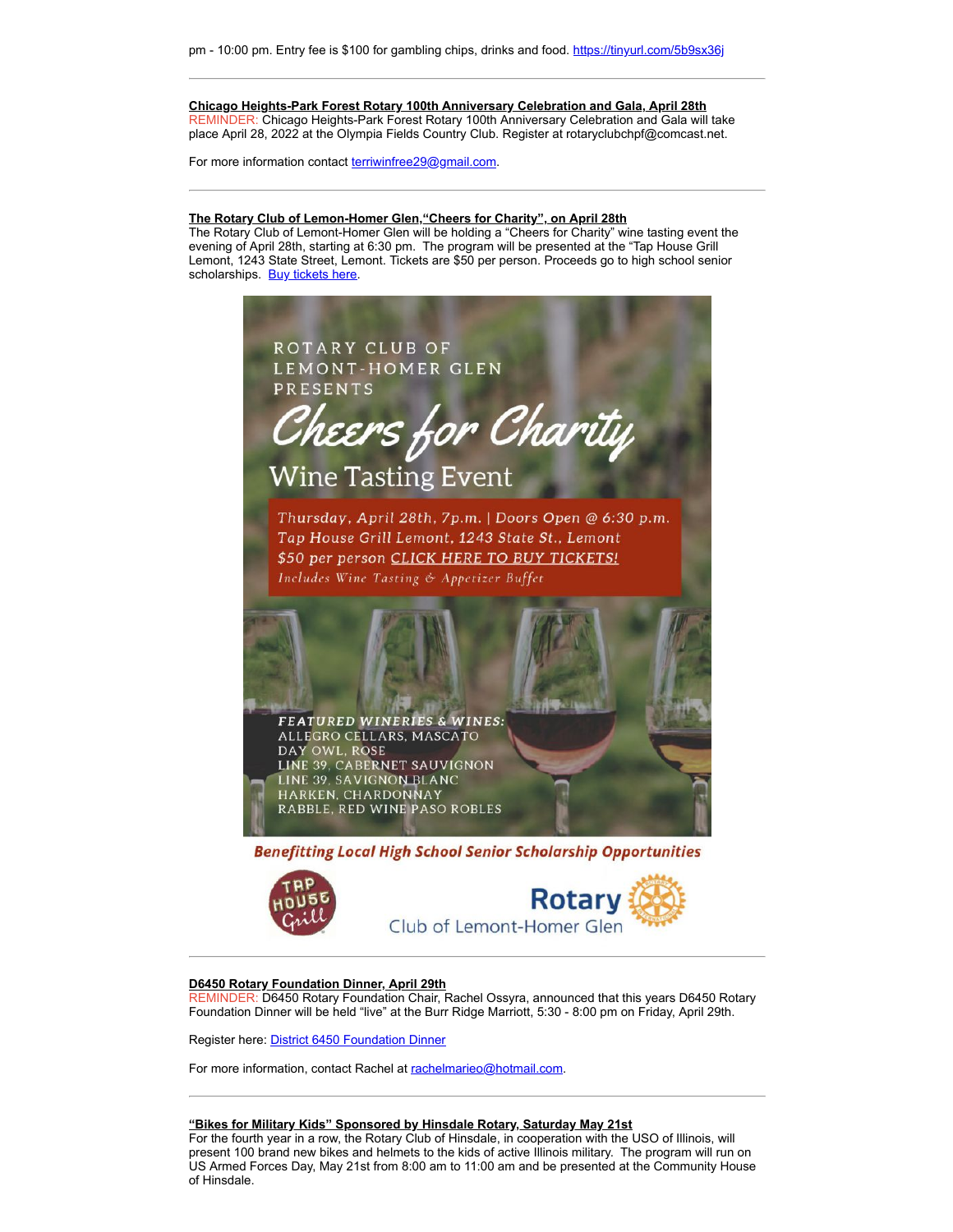Costs for bikes and helmets are up this year due to inflation and supply chain issues. If your club would like to help support this Hinsdale Rotary event, please contact Tom Norton at [tcn062302@gmail.com.](mailto:tcn062302@gmail.com)

If you want to make a direct contribution to support the 2022 "Bikes for Military Kids" program, please go to this link: https://secure.anedot.com/608ae6c1-66d6-44f7-8480- [1d259dc52197/7917e002-cfd0-4c5b-a5bc-14c17c9468ce.](https://secure.anedot.com/608ae6c1-66d6-44f7-8480-1d259dc52197/7917e002-cfd0-4c5b-a5bc-14c17c9468ce)





#### **Nominations for the D6450 Board of Governors, Now Open!** D6450 has one opening for which we will be receiving applications.

[Download Application Here](https://district6450.org/wp-content/uploads/2022/04/Board-of-Directors-Application.3.30.22.docx)

All applications are due no later than **Friday April 29th at 5pm.** Submit applications to: [conorgee12@gmail.com](mailto:conorgee12@gmail.com).

Questions, check with D6450 Membership Chair, Conor Gee at [conorgee12@gmail.com.](mailto:conorgee12@gmail.com)

#### **Naperville Rotary Leading Computer Donation Drive**

The Rotary Club of Naperville is leading a collaboration with Comp-U-Dopt to collect used computers to be refurbished and distributed to families in the Chicago area that don't have computers in their homes. Naperville Rotary invites all District 6450 clubs to join in this collaboration. We are working with Comp-U-Dopt to collect used computers and any type of computer equipment, except for printers.

The flyer below further describes the opportunity. Please contact Bill Johnson at [bjohnson@napervillerotary.com](mailto:bjohnson@napervillerotary.com) or 630 660-3489 if you have computer equipment to donate, or if you have questions.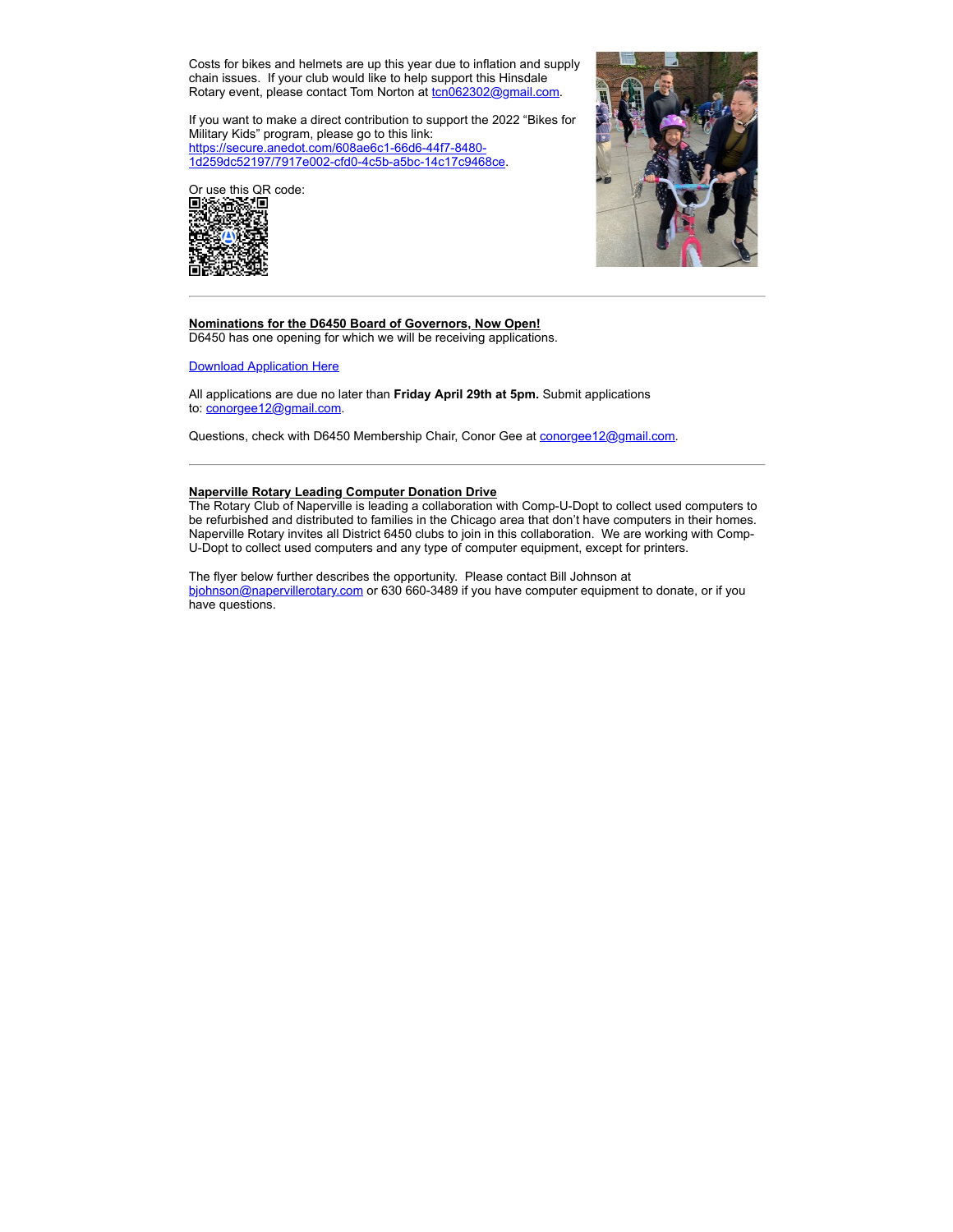# **COMPUTER DONATION DRIVE**

#### **WHO WE ARE**

Comp-U-Dopt has been providing technology access and education to underserved youth since 2007. Our programs serve to eliminate limited access to computers, facilitate growth in technical and digital literacy skills and support the future of youth in our communities. Since our April 2020 inception in Chicago, we have distributed over 11,000 computers to underserved youth.

#### THE NEED

Today, according to reports by the Pew Research Center, 10% of households across the country don't have a computer at home including 41% of families with incomes less than 200% of the poverty line. The disparity is even more pronounced for communities of color. Compared with 20% of white households 31% of Black and 33% of Hispanic households lack access. We believe that every child deserves equal access to education and opportunity.

### **WHAT TO GIVE**

- $\bullet$  MICE
- **KEYBOARDS**
- LAPTOPS
- **DESKTOP COMPUTERS**

(Please keep the hard drive in the computer)

E: bjohnson@napervillerotary.com P: (630) 660-3489



The

**COMP DOPT** 

Rotary Club of Naperville

Rotary Action Group Against Slavery (RAGAS) Announces Houston RI Break Out, June 6th Session Breakout: Monday June 6th, 2:00 pm - 3:00 pm

Location: George R. Brown Convention Center (GRB), Room 372

Interested in hearing the latest from the Rotary Action Group Against Slavery? Check out the RI breakout session that will be held at the Rotary International Convention in Houston on June 6th, 2:00 -3:00 pm. For more information go to: https://tinyurl.com/2mw7xaf2.